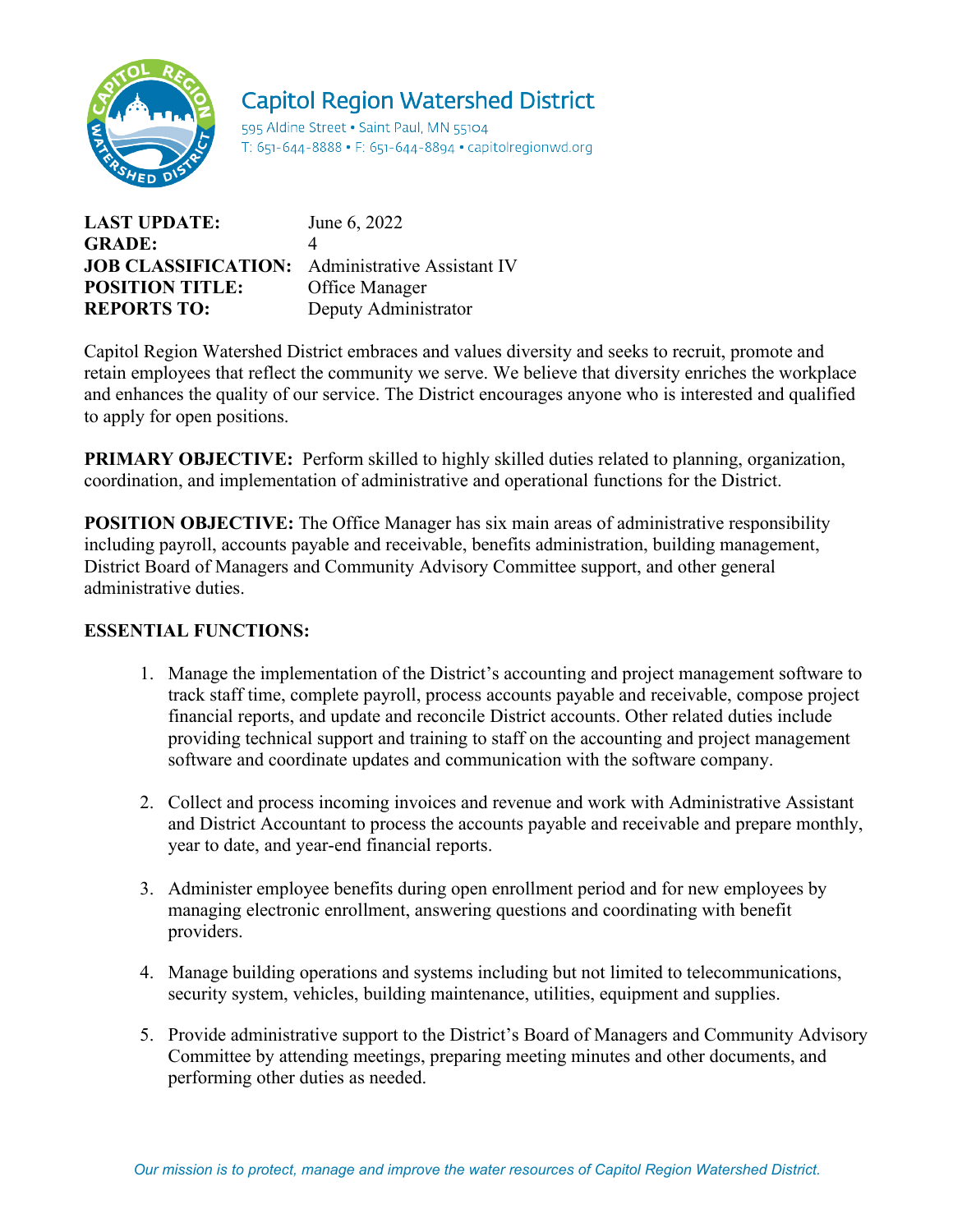- 6. Evaluate, develop, and implement office and administrative procedures in order to improve productivity, workflow, and efficiency.
- 7. Assist in the onboarding of new employees including coordinating email, technology and work station set up, helping them complete necessary paperwork, providing District policies and procedures and showing them around the workplace. Assist in the departure of an employee.

## **OTHER DUTIES AND RESPONSIBILITIES:**

- 1. Assist Deputy Administrator in the preparation and tracking of an annual budget for administrative operations.
- 2. Manage District electronic and paper records and the filing and information retrieval system.
- 3. Schedule and make arrangements for meetings, conferences, travel, and training for District staff and purchase food and supplies as needed for District hosted meetings.
- 4. Perform other duties as needed or required.

*(The examples given above are intended only as illustrations of various types of work performed and are not necessarily all-inclusive. This position description is subject to change as the needs of the employer and requirements of the position change.)*

**SALARY:** \$57,426 – \$87,822 plus comprehensive benefits including 11 paid holidays, paid time off, employer paid health, dental, retirement and other insurance benefits, and remote work hours. Initial salary depends on qualifications and experience.

**MINIMUM QUALIFICATIONS:** The employee must possess High School diploma or GED equivalent. Associates or college degree is desired. Seven (7) years of experience as office manager, administrative manager, administrative assistant, business manager or accountant. Regular use of a personal computer, database management, word processing and accounting software required. Valid Minnesota Driver's License.

## **KNOWLEDGE, SKILLS and ABILITIES:**

- 1. Excellent proficiency with Microsoft Office suite, accounting software, and other common software applications.
- 2. Proven ability to take direction, work independently with a minimum of supervision, use good time management practices.
- 3. Exceptional project management skills with ability to set priorities, balance large volumes of diverse work and implement work successfully.

*Our mission is to protect, manage and improve the water resources of Capitol Region Watershed District.*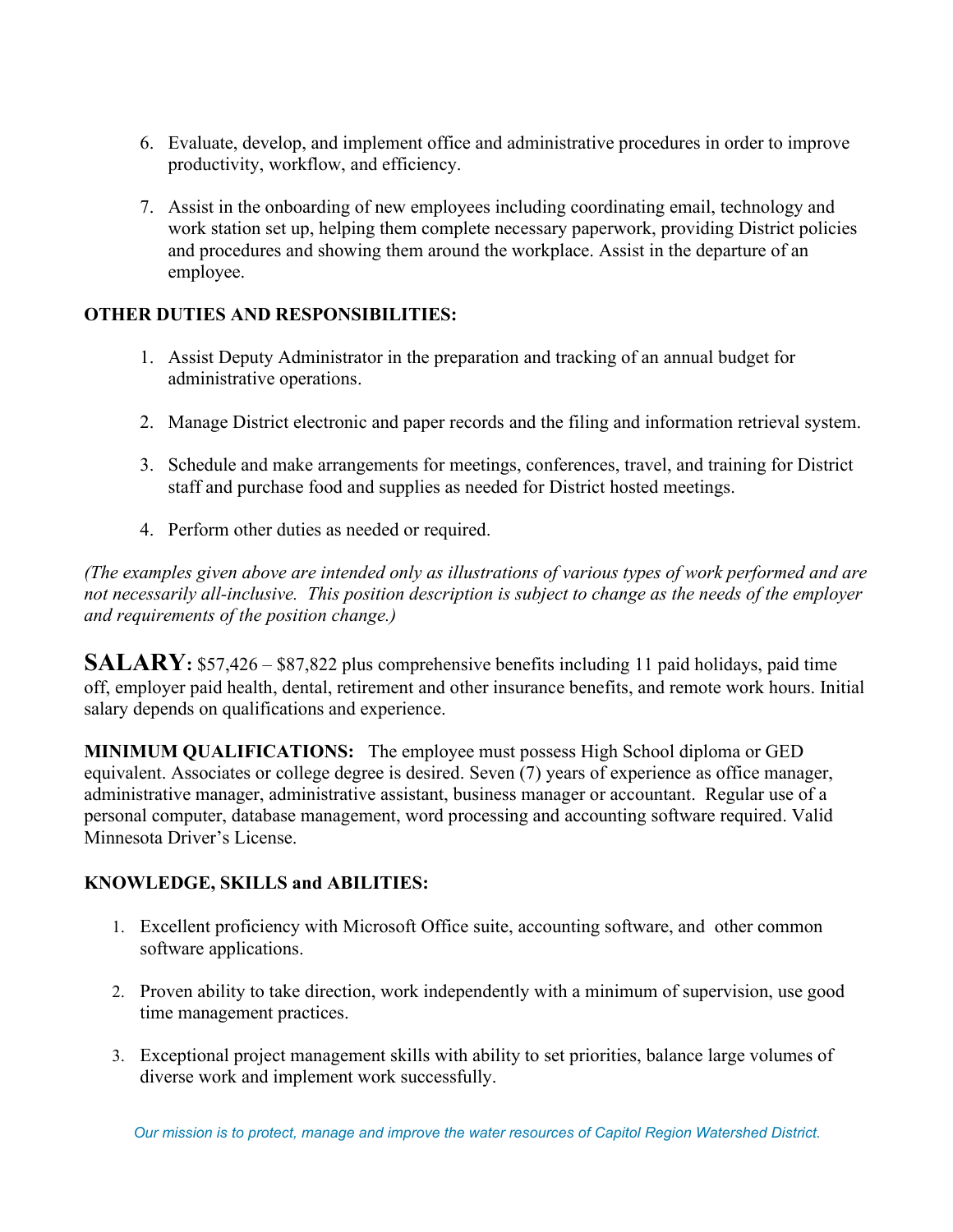- 4. Experience developing and managing professional services, construction and vendor contracts.
- 5. Ability to effectively provide direction to consultants, contractors, and vendors to ensure contract requirements are met.
- 6. Ability to develop and maintain effective working relationships with District staff, Board of Managers, Community Advisory Committee, government agency staff, members of the public, and other interested parties.
- 7. Communicate effectively in writing and orally. Excellent conflict management and interpersonal skills.
- 8. Conduct analysis, planning, and implementation for administrative programs. Ability to research and prepare detailed reports and analyses.

**SUPERVISORY RESPONSIBILITIES:** None, unless otherwise assigned.

**RESPONSIBILITY FOR PUBLIC CONTACT:** This position requires a high level of public contact requiring tact, courtesy and good judgment.

**EMPLOYMENT CLASSIFICATION:** Salaried, exempt from the provisions of the Fair Labor Standards Act.

**CRIMINAL BACKGROUND CHECKS**: All employment offers are conditioned upon the applicant passing a criminal background check. Convictions are not an automatic bar of employment. Each case is considered on its individual merits and the type of work sought. However, making false statements or withholding information will cause you to be barred from employment, or removed from employment.

**EQUAL OPPORTUNITY EMPLOYER**: Capitol Region Watershed District is proud to be an equal opportunity employer. All applicants will be considered for employment without attention to race, color, creed, religion, age, sex, disability, marital status, political affiliation, genetic information, sexual orientation, gender identity, public assistance, veteran status, national origin or other legally protected status protected under federal, state, or local law.

**If you need assistance or an accommodation due to a disability, please contact us at [careers@capitolregionwd.org,](mailto:careers@capitolregionwd.org) 651-644-8888.**